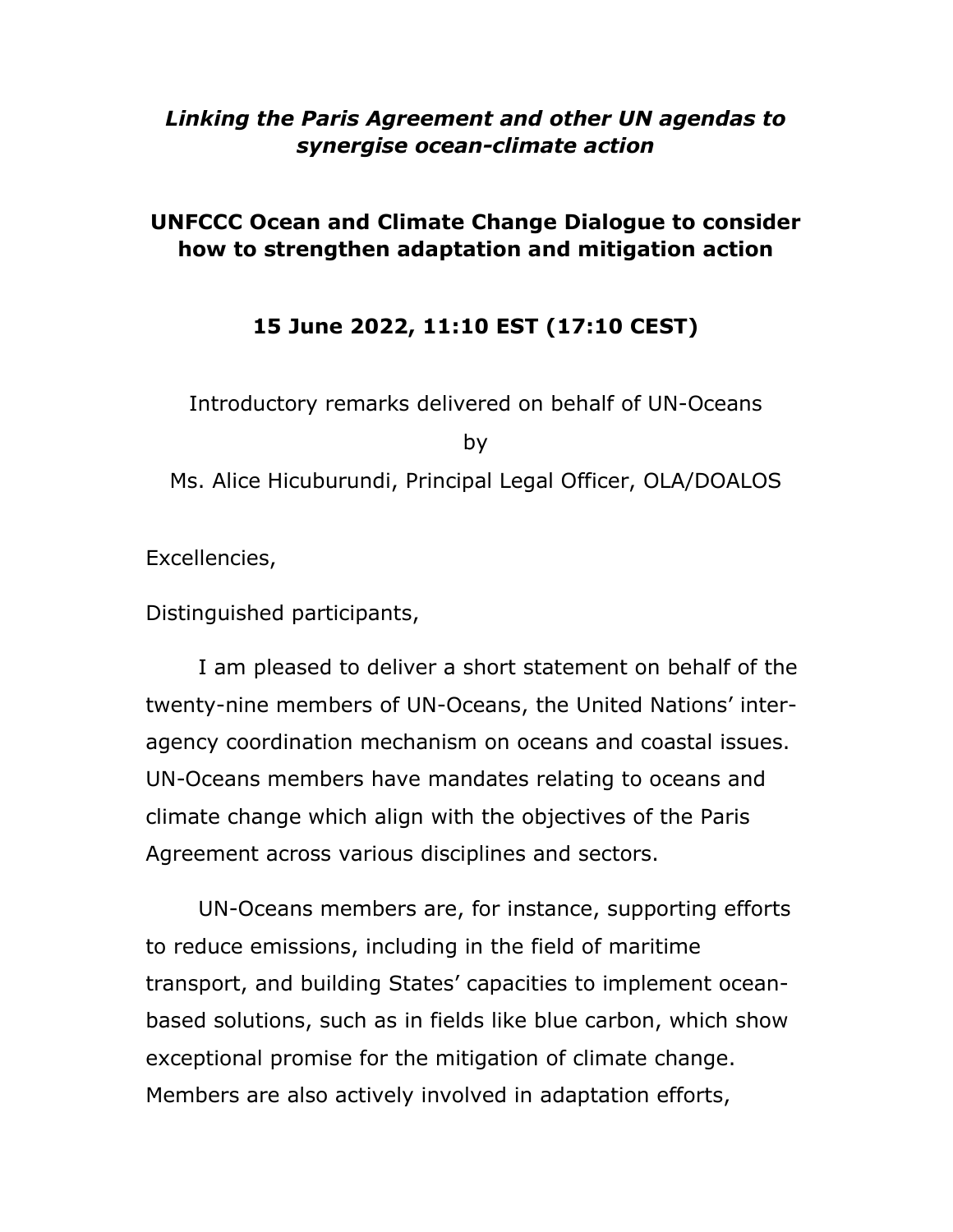including action to protect critical coastal infrastructure and to support sustainable aquatic food production and effective fisheries management. Members are active in supporting green finance flows and investment in innovative solutions for the climate crisis, as well as underlining the critical role that global frameworks can play in supporting climate action, including through trade measures and the effective implementation of legal instruments.

Of course, scientific information and data is essential to understanding climate change, informing mitigation and adaptation activities, and measuring progress towards our goals. UN-Oceans members are active in the development of ocean science relating to climate change, and indicators relating to, for instance, ocean acidification, as well as the understanding of our past that can be gleaned from coastal and underwater cultural heritage. In the context of the UN Ocean Decade of Ocean Science for Sustainable Development, several new programmes have been launched over the last 18 months, addressing ocean observation, deoxygenation, acidification and blue carbon, delivering critical knowledge that will facilitate Parties' adaptation and mitigation activities and develop innovative ocean-based solutions. Members are also instrumental in ensuring that the science-policy interface is being bridged through providing relevant and timely information to policymakers, including through publications such as the World Ocean Assessments.